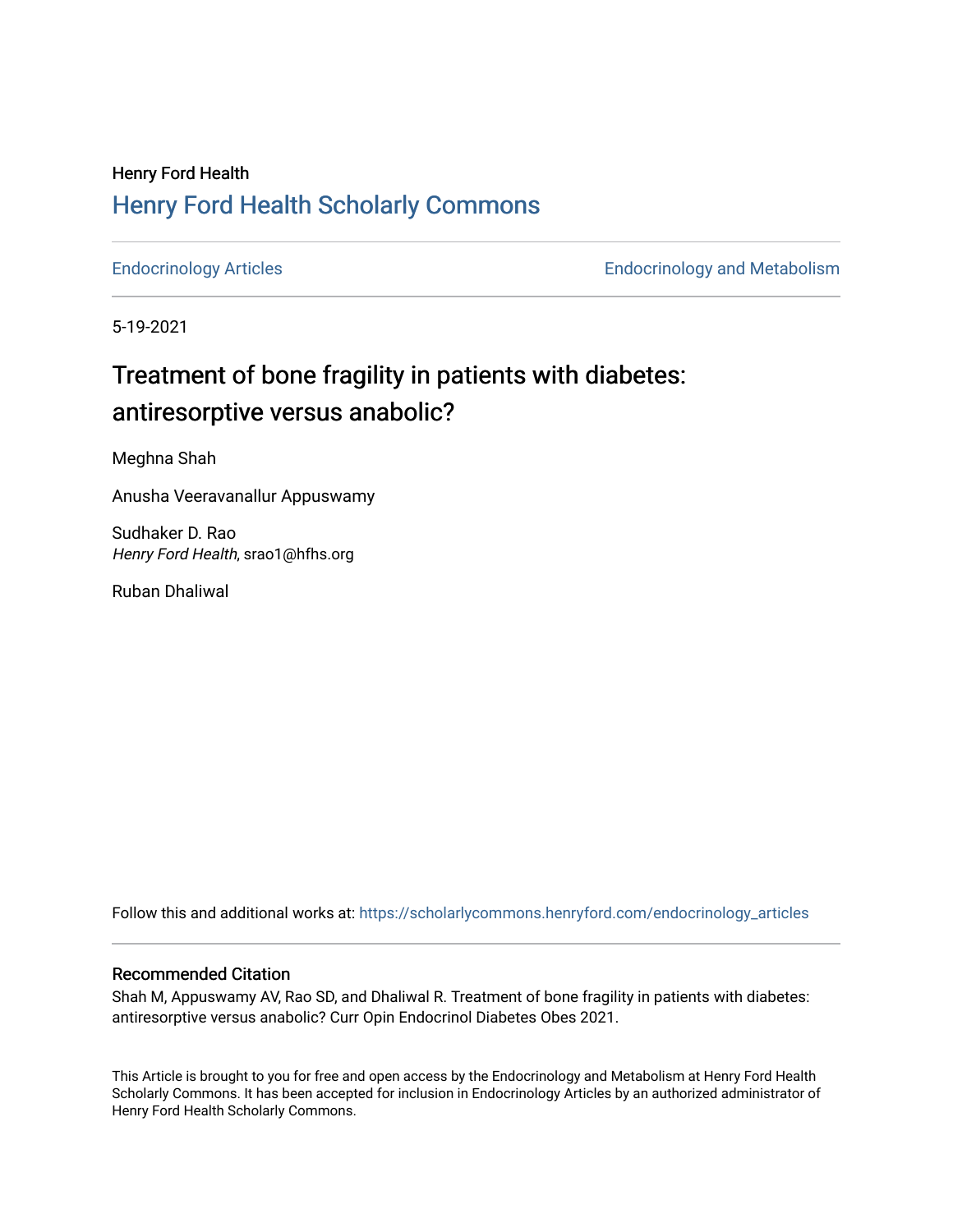

# $\bigcup_{PINION}$  Treatment of bone fragility in patients with diabetes: antiresorptive versus anabolic?

Meghna Shah<sup>a</sup>, Anusha Veeravanallur Appuswamy<sup>a</sup>, Sudhaker D. Rao<sup>b</sup>, and Ruban Dhaliwal<sup>a</sup>

#### Purpose of review

The pathogenesis of bone fragility in diabetes has not been fully characterized. The antifracture efficacy of available therapies remains unproven in patients with diabetes. We aim to collate current evidence of the treatment of diabetic bone fragility, and to provide a rationale for considering optimal therapeutic option in patients with diabetes.

#### Recent findings

The antifracture efficacy of antiresorptive and anabolic therapies is well established in patients without diabetes. Studies in patients with osteoporosis have shown that anabolic therapies lead to faster and larger benefits to bone mineral density and offer greater protection against fracture than antiresorptive therapies. Available data suggest that antiresorptive and anabolic therapies have similar effect on bone density and fracture risk reduction in patients with and without diabetes. However, the evidence in diabetes is limited to observational studies and post hoc analyses of osteoporosis studies.

#### **Summary**

There are no specific guidelines for the treatment of bone fragility in patients with diabetes. We offer a rationale for use of anabolic therapies in diabetes which is a low bone formation state, in contrast to postmenopausal osteoporosis that is characterized by increased bone turnover. Prospective studies evaluating the effect of available therapies on bone quality and fracture outcomes in patients with diabetes are needed.

#### Keywords

anabolic, antiresorptive, bisphosphonate, bone quality, diabetes, fracture, osteoporosis

## INTRODUCTION

Diabetes and osteoporosis are common chronic conditions in older adults. The global prevalence of diabetes mellitus is estimated to be 463 million [\[1\]](#page-5-0). Recent data suggest that the estimated prevalence of osteoporosis in individuals with type 2 diabetes (T2D) has increased from 3.1% to 6.1% between 2005 and 2014 [\[2\]](#page-5-0). Both type 1 diabetes (T1D) and T2D are associated with an increased risk of hip fractures of up to 33%  $[3"']$  $[3"']$ . Hip fractures correlat with higher mortality in those with diabetes compared to those without diabetes [\[4\].](#page-6-0) Findings of a large cohort study indicate that this increased risk of fractures begins in childhood and extends across the lifespan of patients with T1D [\[5\].](#page-6-0) Further, fracture risk assessment in diabetes is challenging. The observed changes in bone mineral density (BMD) in patients with T1D and T2D fail to fully explain the increased fracture risk, since BMD is only modestly reduced in patients with T1D [\[6\]](#page-6-0) and is usually normal or even higher in patients with T2D [\[7\]](#page-6-0) than in those without

diabetes. Therefore, while BMD remains a strong predictor of fractures in patients with diabetes, BMD measurements alone tend to underestimate fracture risk in this population [\[6,8,9\].](#page-6-0)

The bone deficits observed in patients with diabetes and the underlying mechanisms that cause these deficits have not been fully elucidated. Alterations in bone quality and bone strength of patients with diabetes are the detrimental consequences of insulin deficiency or resistance, hyperglycemia, advanced glycation of bone matrix proteins, excess cytokine production, and low bone turnover [\[10–](#page-6-0)

Curr Opin Endocrinol Diabetes Obes 2021, 27:000–000 DOI:10.1097/MED.0000000000000645

<sup>&</sup>lt;sup>a</sup>Metabolic Bone Disease Center, State University of New York Upstate Medical University, Syracuse, New York and <sup>b</sup>Bone and Mineral Research Laboratory, Henry Ford Hospital, Detroit, Michigan, USA

Correspondence to Ruban Dhaliwal, MD MPH, State University of New York Upstate Medical University, 750 E. Adams Street, Syracuse, NY 13210, USA. e-mail: [dhaliwar@upstate.edu](mailto:dhaliwar@upstate.edu)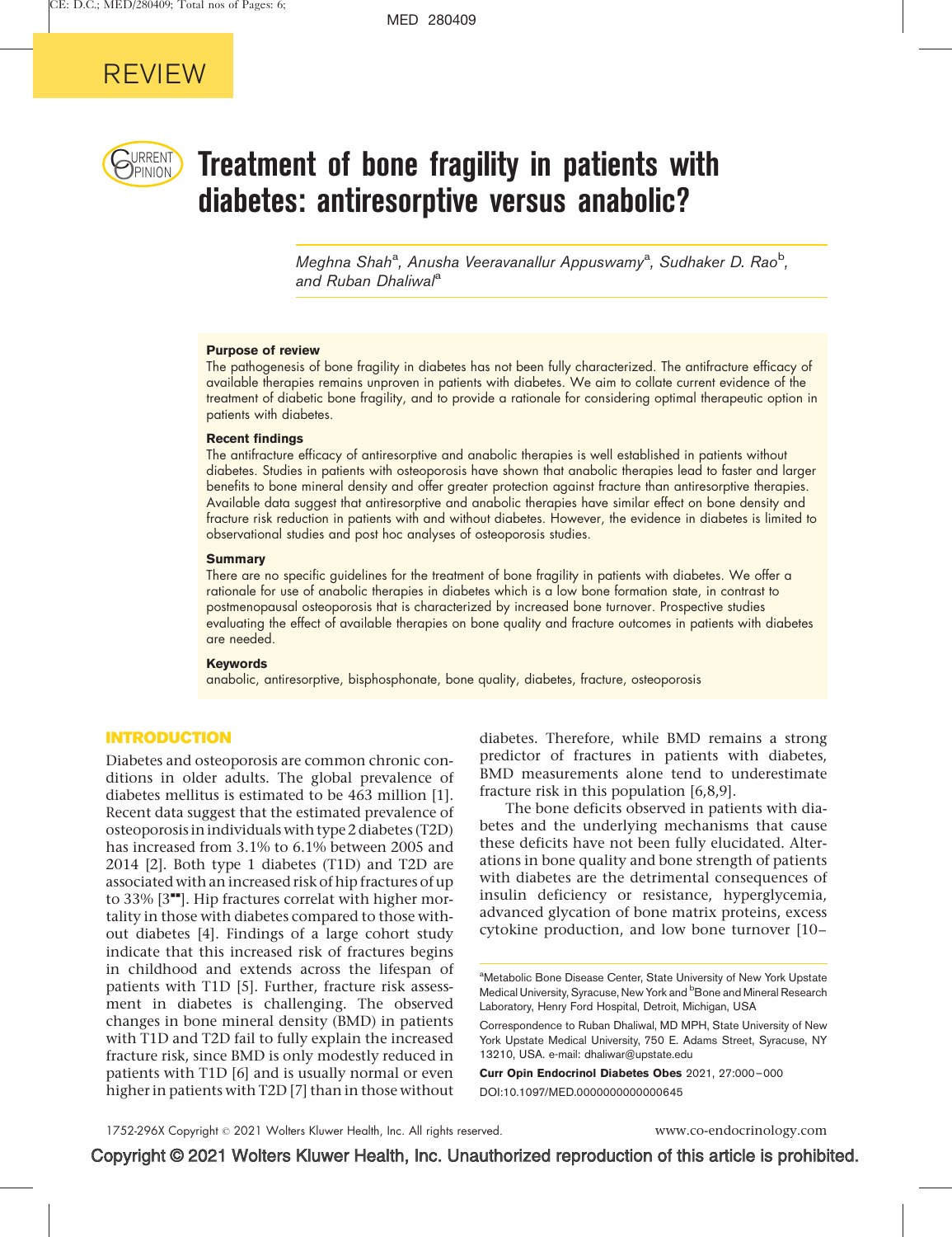## KEY POINTS

- The bone fragility observed in patients with diabetes is predicated on low bone turnover, impaired bone material properties, and reduced bone quality.
- There are no randomized controlled trials that have compared the efficacy of antiresorptive and/or anabolic therapies on bone density, turnover, strength, or fracture outcomes in patients with type 1 or type 2 diabetes.
- $\bullet$  In the context of bone mineral density that is discordant to the increased fracture risk, and low bone turnover, anabolic therapies have a potential benefit for the treatment of bone fragility in patients with diabetes.
- Prospective studies focused on the determinants of and treatment for the bone fragility in patients with diabetes are needed for developing an optimal approach to the management of bone health in these patients.

[12\].](#page-6-0) Other specific diabetes-related factors, such as increased risk of falls due to retinopathy and neuropathy and peripheral vascular disease, may also contribute to the greater fracture risk in these patients [\[9–13\].](#page-6-0)

The antifracture efficacy of osteoporosis medications is well established in individuals without diabetes [\[14\].](#page-6-0) In contrast, there remains uncertainty with regard to the role of antiresorptive versus anabolic therapies in the treatment of bone fragility within the context of diabetes. Herein, we review the available data on the efficacy of antifracture therapies in patients with diabetes to guide optimization of bone health in this growing population.

#### ANTIRESORPTIVE THERAPIES

Antiresorptive agents reduce osteoclast-mediated bone resorption throughout the treatment period resulting in increased BMD, with a plateau effect in response after 2–3 years of treatment [\[15,16\].](#page-6-0) The net result is a reduction in fracture risk. Histomorphometry studies have demonstrated that in T1D and T2D, bone turnover is low with a lower bone formation rate in patients with fractures or with diabetic microvascular complications [\[17–21\].](#page-6-0) These findings have raised concerns that antiresorptive therapy may not be as effective in preventing bone loss and reducing fracture risk in patients with diabetes and may even further suppress bone turnover [\[22\].](#page-6-0)

### Antiresorptive therapy in type 1 diabetes

The prevention and treatment of bone fragility in patients with T1D has become more clinically relevant with the rising life expectancy in these patients. There is a dearth of data on the efficacy of antiresorptive therapy in T1D. Studies have demonstrated lower bone formation and increased osteoblast apoptosis in T1D [\[17,18\]](#page-6-0). In a preclinical study in which insulin-deficient mice had a lower bone formation rate at baseline than control mice, osteoblast apoptosis was decreased, and the bone formation rate was further reduced in insulin-deficient mice following treatment with alendronate [\[22\].](#page-6-0) Interestingly, the decrease in osteoblast survival in treated diabetic mice was similar to that in nondiabetic controls, and the difference in bone formation rate between treated diabetic mice and treated control mice was not significant. A few clinical studies have investigated the effects of antifracture treatment in patients with T1D. An observational study comparing the effect of risedronate and conventional treatment (calcium  $+$  vitamin D supplementation) over a 12-month period in 52 participants with T1D reported a significant increase in BMD at the spine and hip and in bone formation markers [\[23\].](#page-6-0) In a large Danish case-control study that included T1D and T2D patients, the fracture risk reduction at spine, hip, and forearm following alendronate therapy was similar to the risk reduction in those without diabetes [\[24\],](#page-6-0) regardless of the type of diabetes.

There are no studies that have investigated the antifracture efficacy of denosumab, a human monoclonal IgG2 antibody that binds and inhibits RANKL, in patients with T1D.

#### Antiresorptive therapy in type 2 diabetes

In contrast to the paucity of data in patients with T1D, more information about bone health management in patients with T2D is available. A post hoc analysis of three 48-week randomized control trials (RCTs) in patients with  $(n=52)$  and without  $(n = 832)$  T2D showed that risedronate had similar effects on markers of bone resorption and formation and on lumbar spine BMD in both groups [\[25\]](#page-6-0). A post hoc analysis of the Fracture Intervention Trial (FIT) showed that, compared to placebo, alendronate decreased bone turnover markers (circulating levels of C-terminal telopeptide and bone-specific alkaline phosphatase) and improved BMD in women with T2D [\[26\]](#page-6-0). The positive effect of alendronate in the T2D cohort was similar to that observed in the nondiabetic group. One small observational study also showed no between-group differences in spine BMD response following treatment with alendronate in postmenopausal women with and without T2D [\[27\].](#page-6-0) With regard to fracture risk reduction, a post hoc analysis of two large RCTs (FIT and

www.co-endocrinology.com

• Number 00 • Month 2021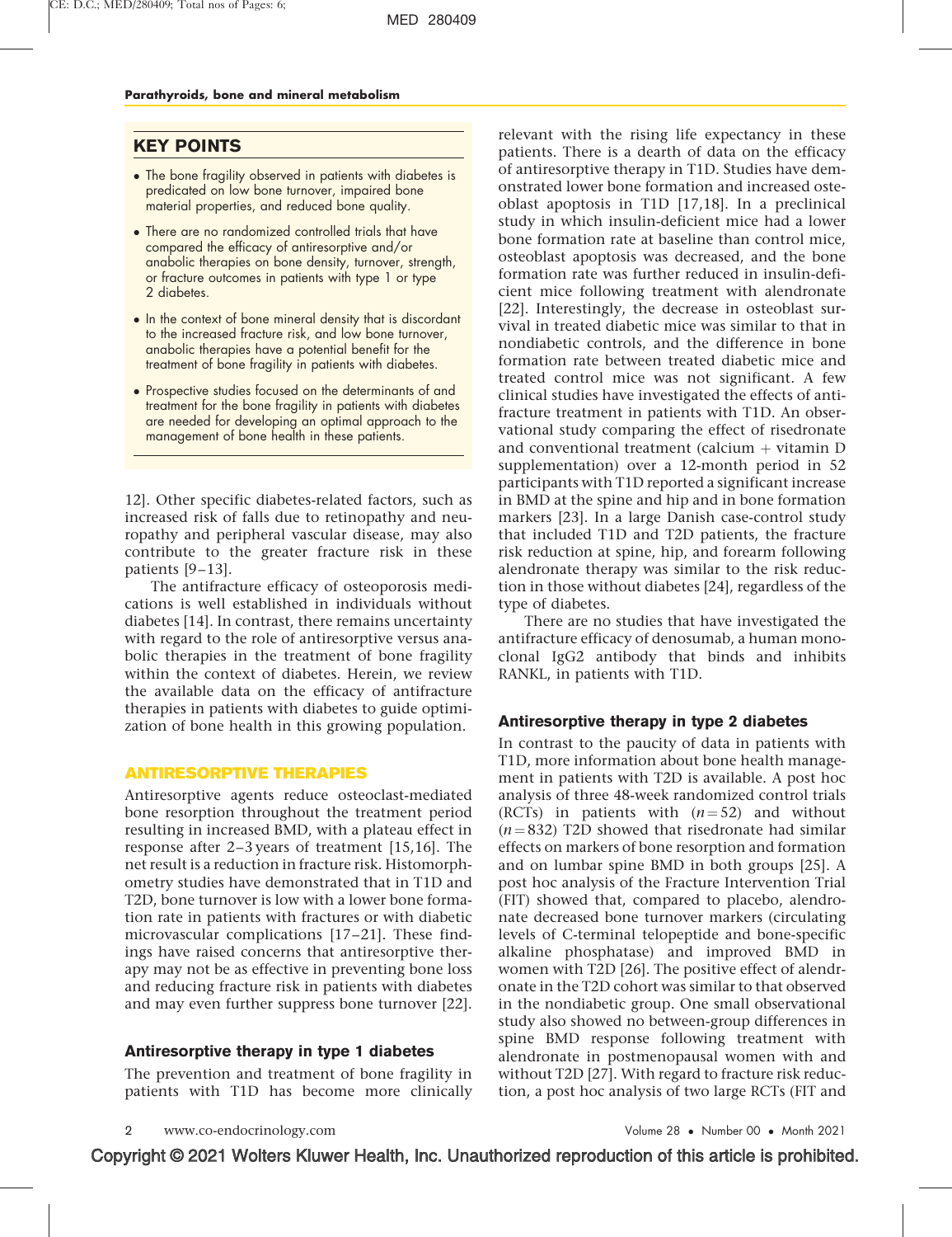the Health Outcomes and Reduced Incidence with Zoledronic Acid Once Yearly Pivotal Fracture Trial) estimated that in older women with T2D on bisphosphonate treatment, the relative risk of nonvertebral fractures was 0.52 (95% CI: 0.33–0.80) and that of vertebral fractures was 0.34 (95% CI: 0.18–0.67), compared to those in the placebo group [\[28\].](#page-6-0) Thus, evidence of the therapeutic benefit of bisphosphonates in patients with T2D is limited to post hoc analyses of RCTs and an observational study, but no prospective RCTs have evaluated the effect of antiresorptive therapies on fracture risk reduction in patients with diabetes.

Similarly, evidence for the antifracture efficacy of denosumab in T2D patients is limited to one post hoc analysis. In the Fracture REduction Evaluation of Denosumab in Osteoporosis every 6 Months (FREE-DOM) trial and its 7-year extension, 266 women with diabetes who received denosumab had higher BMD compared to the 242 women with diabetes who received placebo [\[29\]](#page-6-0). Further, those treated with denosumab had significantly fewer new vertebral fractures than the placebo group (1.6% versus 8%, RR:0.20, 95% CI 0.07-0.61;  $P = 0.001$ ) but had an increased risk of nonvertebral fractures (11.7% versus 5.4%, HR:1.94, 95% CI 1.00-3.77;  $P = 0.046$ .

In summary, available evidence suggests similar efficacy of antiresorptive therapy in patients with and without diabetes, although data for T1D are sparse and limited to post hoc or secondary analyses of studies in which neither patients with T1D or T2D were the focus population. Nonetheless, BMD is an inadequate marker of fracture risk in diabetes, and whether an increase in BMD translates into clinically meaningful fracture risk reduction in this population is not known. It is speculated that antiresorptive treatments, by further reducing preexisting low bone turnover in patients with diabetes, may have a detrimental effect on bone quality; although, an associated increase in fracture risk remains to be established. A population-based study of patients with diabetes (T1D and T2D) and ageand sex-matched controls showed that further reduction in bone turnover by antiresorptive therapy is not associated with an increase in fracture risk [\[24\].](#page-6-0) Notably, the patients with diabetes in this study had good glycemic control, which may have prevented detrimental effects of antiresorptive therapy on bone turnover and quality. Given the paucity of data on antiosteoporosis therapies in diabetes, it is prudent to treat bone fragility in T1D and T2D patients based on available guidelines until more data emerge [\[30\]](#page-6-0). Prospective studies investigating bone remodeling, bone quality, and fracture outcomes in patients with T1D and T2D are needed.

## ANABOLIC THERAPIES

Available anabolic treatments include parathyroid hormone (PTH) analog, teriparatide and PTHrelated peptide (PTH-rp) analog, abaloparatide. Intermittent administration of PTH stimulates both osteoclast-mediated bone resorption and osteoblastmediated bone formation, resulting in high bone turnover with a net gain in bone mass [\[31\]](#page-6-0). In addition, anabolic agents activate the canonical Wnt signaling pathway and significantly increase both modeling- and remodeling-based bone formation, thereby causing a marked increase in bone formation [\[32,33\].](#page-6-0) The pathophysiology of bone fragility in patients with diabetes is characterized by impaired differentiation and maturation of osteoblasts and decreased bone formation. Thus, in theory, osteoanabolic therapies should be superior to antiresorptive therapies in diabetes. However, the literature on the efficacy and safety of anabolic therapies in patients with diabetes is scarce compared to that for antiresorptive therapies.

## Anabolic therapy in type 1 diabetes

In studies of insulin-deficient mouse models that show a reduced BMD phenotype, treatment with intermittent PTH results in increased BMD and bone formation rate [\[34,35\].](#page-6-0) Similarly, intermittent PTH administration in mice with diabetes has been demonstrated to improve trabecular bone structure and strength through the anabolic effects of PTH on osteoblast differentiation and improved osteoblast survival [\[36\].](#page-6-0) Interestingly, the anabolic effects of PTH on trabecular bone were observed independent of BMD, which remained lower in mice with diabetes than in controls. In another study, short-term treatment with PTH-rp restored bone mass and remodeling in mice with diabetes to the levels similar to those in controls [\[37\].](#page-6-0) To date, there are no clinical studies (observational or prospective) that have assessed the efficacy of osteoanabolic treatment in patients with T1D. Further, post hoc analyses of data from osteoporosis RCTs are not feasible because these studies primarily focused on investigating postmenopausal or age-related osteoporosis, and patients with T1D are likely excluded from these trials.

## Anabolic therapy in type 2 diabetes

By contrast, the effect of anabolic therapies in patients with T2D has been assessed in preclinical and clinical studies, although studies are limited in number. Evidence from rodent studies indicate that PTH improves bone mass and skeletal homeostasis in the setting of diabetes [\[38,39\]](#page-6-0). Teriparatide has

1752-296X Copyright © 2021 Wolters Kluwer Health, Inc. All rights reserved. www.co-endocrinology.com 3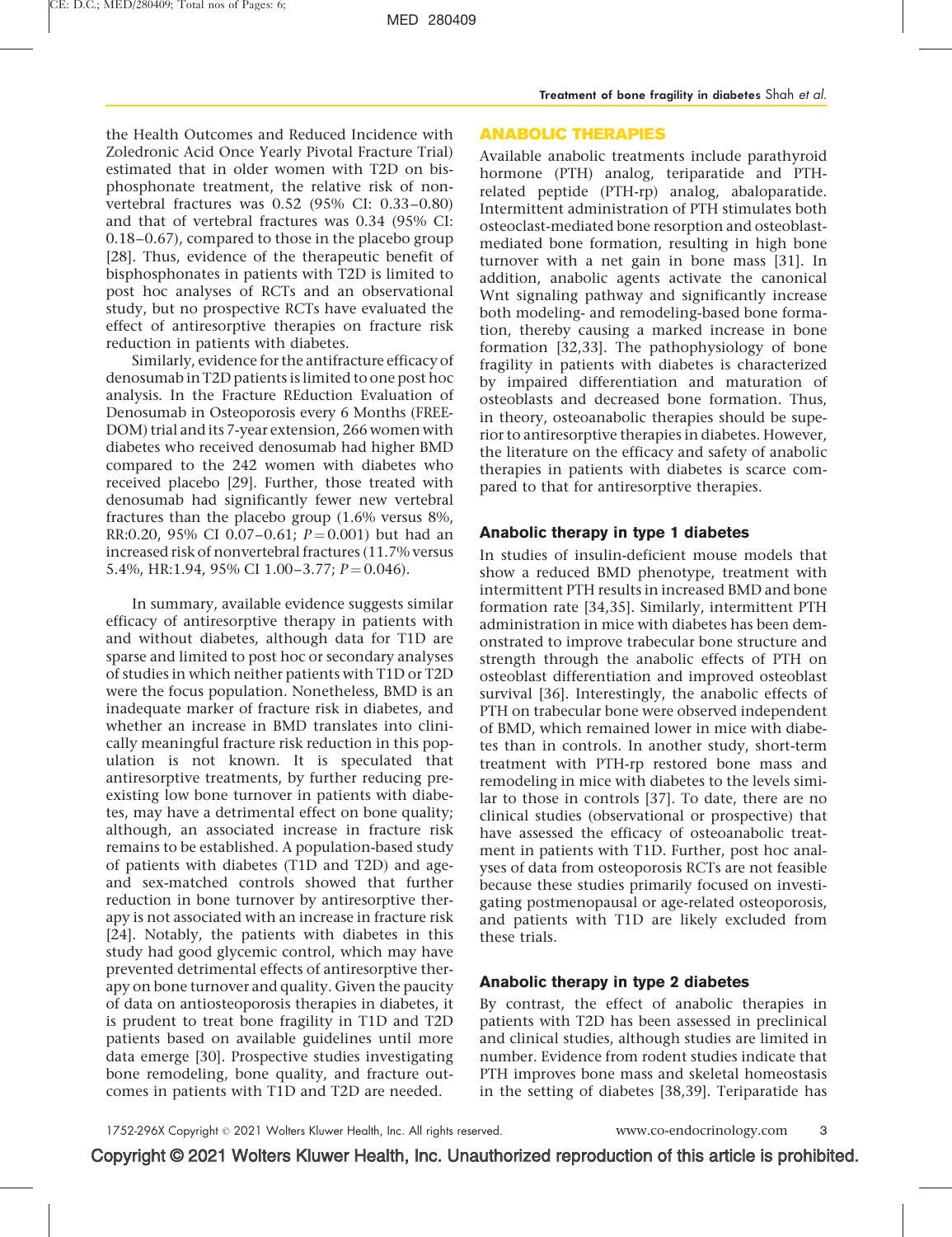been demonstrated to increase osteoblast number and function on trabecular bone in the vertebrae and increase trabecular bone mass, BMD, and mechanical strength of vertebrae [\[39\]](#page-6-0). Further, teriparatide was shown to improve cortical bone structure and BMD in this study.

The Direct Analysis of Nonvertebral fractures in Community Experience (DANCE) study was an observational study of patients treated with teriparatide for up to 24 months and followed for an additional 24 months after cessation of treatment [\[40\].](#page-6-0) Post hoc analyses of the DANCE study showed a similar increase in BMD and reduction of fracture risk in patients with T2D as in patients without diabetes. Increase in the spine and total hip BMD did not differ between groups; interestingly, the increase in femoral neck BMD was significantly greater in T2D patients than controls [\[41\].](#page-6-0) An integrated analysis of 4 prospective observational studies assessing the antifracture efficacy of teriparatide in 8828 patients with osteoporosis and comorbidities showed that the relative reduction in clinical fracture rate was greater in diabetic than in nondiabetic subgroups [\[42\]](#page-6-0).

Abaloparatide, a PTH-rp analog, is a selective activator of the PTH-1 receptor signaling pathway that preferentially stimulates bone formation in a short period with a concurrent lesser increase in bone resorption [\[33,43\].](#page-6-0) For this reason, abaloparatide is appealing for the treatment of bone fragility in patients with diabetes. Post hoc analysis of postmenopausal women with T2D from the Abaloparatide Comparator Trial In Vertebral Endpoints (ACTIVE), a phase 3, double-blind, randomized, placebo- and active-controlled trial [\[44\]](#page-6-0), demonstrated a significant increase in BMD at all skeletal sites, improvement in trabecular parameters, and fewer nonvertebral fractures in treated participants than in the placebo arm [\[45\].](#page-6-0)

## Newer anabolic therapies: anti-sclerostin antibodies

The anabolic Wnt signaling pathway stimulates osteoblast-mediated bone formation and prevents osteoclast differentiation and function. Sclerostin, a physiological Wnt inhibitor, is secreted by mature osteoblasts and osteocytes. An antisclerostin monoclonal antibody has been developed as an osteoanabolic therapy. In diabetic animal models, sclerostin antibody treatment has been shown to enhance bone formation and quality by facilitating osteoblast differentiation and bone mineralization in insulin-deficient mice, and enhance bone mass at the spine and femur with a final BV/TV higher in the T2D mice compared to controls [\[46,47\]](#page-6-0). Treatment

with sclerostin antibody also resulted in improvement in bone strength of similar magnitude in diabetic and nondiabetic animals. In the Active-Controlled Fracture Study in Postmenopausal Women with Osteoporosis at High Risk (ARCH), romosozumab, an antisclerostin monoclonal antibody, increased bone formation and significantly reduced vertebral and nonvertebral fractures compared to alendronate [\[48\].](#page-6-0) Romosozumab was approved in 2019 for use in postmenopausal women at high risk for fractures. Clinical data on the efficacy of romosozumab in patients with diabetes are lacking. Considering the concern about increased cardiovascular risk as observed in phase 3 studies comparing romosozumab to alendronate [\[49\]](#page-6-0), a post hoc analysis of diabetes subgroup may be informative before prospective studies of romosozumab can be considered in this high-risk population.

Overall, pivotal anabolic trials and comparative studies have demonstrated greater and faster antifracture efficacy with anabolic therapies than with antiresorptive therapies, providing a clear rationale for the use of these medications in individuals at high risk for fracture. In theory, osteoanabolic treatments should be superior to antiresorptive therapies in patients with diabetes, as treatment with anabolic therapy addresses the underlying pathophysiology of reduced bone formation. Available evidence suggests favorable outcomes in patients with diabetes with the use of osteoanabolic therapies (Table 1). Prospective studies are required to further validate these findings, specifically in patients with diabetes, both T1D and T2D.

## General principles of bone health management

General principles for the preservation of bone health and prevention of fragility fractures in patients with diabetes should include universal recommendations on bone health while simultaneously addressing diabetes-specific factors that contribute to increased fracture risk. Lifestyle interventions are recommended for both osteoporosis and diabetes. Regular physical activity (weight bearing exercises) helps prevent bone loss and aids in glycemic control. Vitamin D deficiency is prevalent in patients with T1D and T2D; therefore, adequate replacement with vitamin D supplements is often required [\[50,51\].](#page-6-0) Patients should ensure adequate calcium intake as well. Maintaining mineral homeostasis is particularly important in the presence of diabetic nephropathy, as disruptions in mineral metabolism can lead to secondary hyperparathyroidism that can further weaken bone integrity. Microvascular complications in patients with diabetes are associated with reduced BMD, inferior bone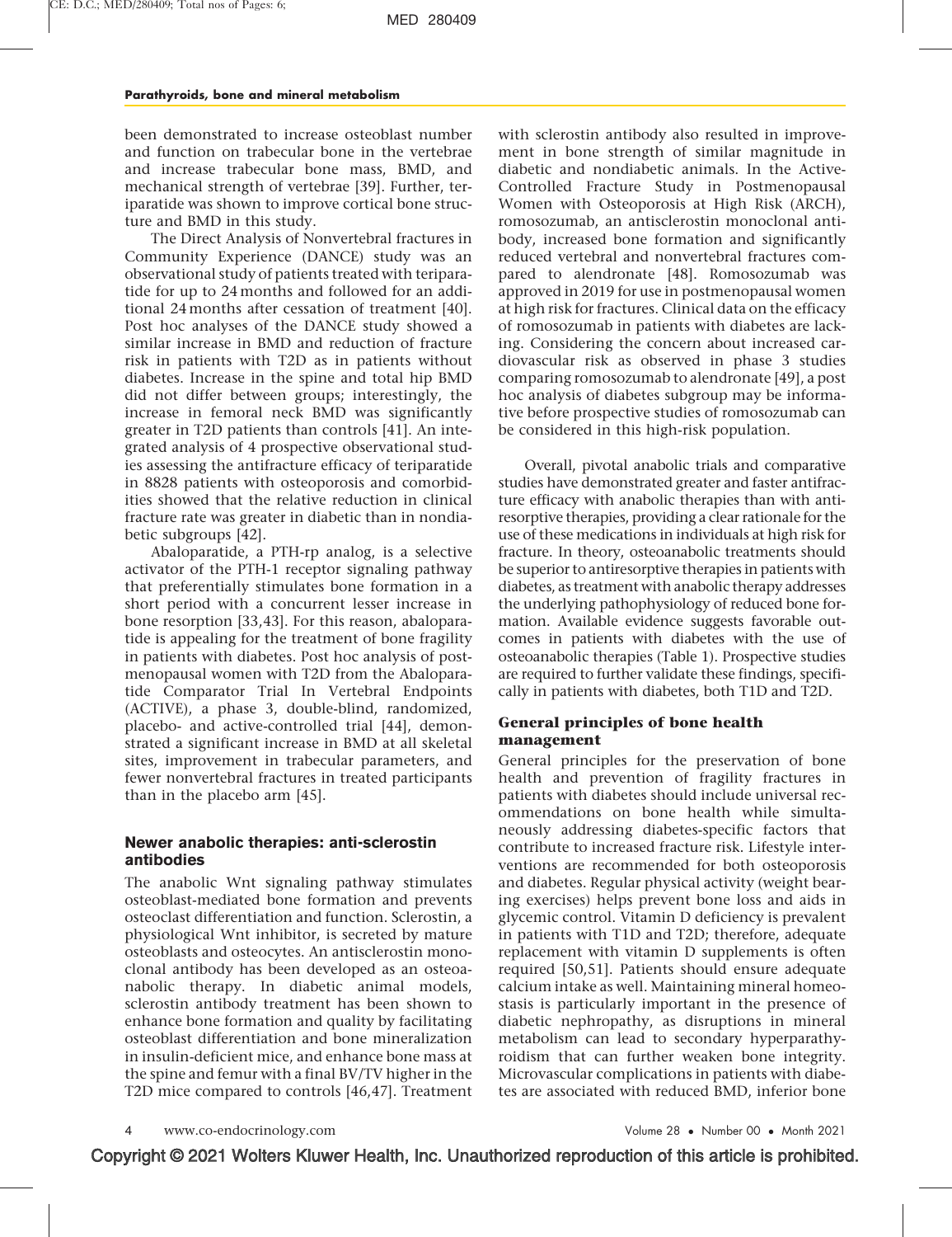| <b>Table 1.</b> Effects of osteoporosis medications on BMD and tracture risk in type 1 and type 2 diabetes <sup>a</sup> |                        |                         |                        |                         |
|-------------------------------------------------------------------------------------------------------------------------|------------------------|-------------------------|------------------------|-------------------------|
| <b>Medications</b>                                                                                                      | <b>Type 1 diabetes</b> |                         | <b>Type 2 diabetes</b> |                         |
|                                                                                                                         | <b>BMD</b>             | <b>Risk of fracture</b> | <b>BMD</b>             | <b>Risk of fracture</b> |
| Alendronate [24,26]                                                                                                     |                        |                         |                        |                         |
| Risedronate [23,25]                                                                                                     |                        | <b>NA</b>               |                        | <b>NA</b>               |
| Zoledronate [28]                                                                                                        | NA.                    | NA.                     | <b>NA</b>              |                         |
| Denosumab [29]                                                                                                          | <b>NA</b>              | <b>NA</b>               |                        |                         |
| Abaloparatide [44,45]                                                                                                   | <b>NA</b>              | <b>NA</b>               |                        |                         |
| Teriparatide [40-42]                                                                                                    | <b>NA</b>              | <b>NA</b>               |                        |                         |
| Romosozumab [48]                                                                                                        | <b>NA</b>              | NA.                     | <b>NA</b>              | <b>NA</b>               |

<span id="page-5-0"></span>Table 1. Effects of osteoporosis medications on BMD and fracture risk in type 1 and type 2 diabetes<sup>a</sup>

<sup>a</sup>Only available evidence is from observational studies and posthoc analyses.

 $\uparrow$  increase,  $\downarrow$  decrease, NA not available, BMD bone mineral density.

quality, and increased fracture risk [\[12\]](#page-6-0). Adequate glycemic control is recommended to reduce all complications in diabetes [\[52\]](#page-6-0). Importantly, patients should be counseled about fall prevention, as patients with diabetes are at high risk for falls [\[53\]](#page-6-0). This increased risk is multifactorial in etiology. In addition to diabetic complications such as neuropathy and retinopathy, both hyperglycemia and hypoglycemia are associated with an increased risk of fracture and falls [\[53,54\]](#page-6-0). Therefore, in older adults or those with a high risk of hypoglycemia, avoidance of sulfonylureas (which can cause drastic hypoglycemia) and a less stringent glycemic target are encouraged, as recommended by the American Diabetes Association guidelines [\[52\]](#page-6-0). Finally, antihyperglycemic medications such as thiazolidinediones and canagliflozin (an SGLT2 inhibitor) with an unfavorable effect on bone metabolism, should be avoided in patients with diabetes and bone fragility [\[30\]](#page-6-0).

## **CONCLUSION**

Current gaps in our knowledge of the mechanisms causing bone fragility in diabetes and the lack of prospective studies evaluating efficacy of antifracture therapies in patients with diabetes are barriers to effective treatment of compromised bone health in this population. Studies suggest similar efficacy of bisphosphonates in patients with and without diabetes, and there is no concrete evidence against the use of bisphosphonates in patients with diabetes. The majority of patients with diabetes included in the studies have been those with T2D. The efficacy of antiresorptive therapy in T1D is lacking. Limited evidence suggests that denosumab may be a preferred option for older patients with diabetes or for those with compromised kidney function. In the absence of randomized trials, the role of antiresorptive treatment in diabetes remains unproven.

Anabolic therapies increase bone formation and, consequently, are more appealing in the setting of a low bone turnover state observed in patients with diabetes. The findings from mouse models, observational studies, and post hoc analyses of osteoanabolic therapies in patients with diabetes are promising. Randomized controlled trials exploring how different therapeutic approaches affect bone structure, bone remodeling, and fracture outcomes are needed to fully elucidate and validate the benefit of anabolic therapies in diabetes.

## Acknowledgements

M.S., A.A. and R.D. wrote the manuscript. D.S.R. and R.D. edited and reviewed the manuscript. All authors approved the final version. The authors thank Dr Karla D Passalacqua, Senior Medical Writer, Henry Ford Hospital for assistance with manuscript preparation.

## Financial support and sponsorship

This work was partly supported by the National Institute of Arthritis and Musculoskeletal and Skin Diseases (NIAMS) of the National Institutes of Health (NIH) under Award Number AR062103.

## Conflicts of interest

There are no conflicts of interest.

#### REFERENCES AND RECOMMENDED READING

Papers of particular interest, published within the annual period of review, have been highlighted as:

- of special interest
- $\blacksquare$  of outstanding interest

1. Williams R, Karuranga S, Malanda B, et al. Global and regional estimates and projections of diabetes-related health expenditure: results from the International Diabetes Federation Diabetes Atlas, 9th edition. Diabetes Res Clin Pract 2020; 162:108072PMID: 32061820.

2. Xu Y, Wu Q. Trends in osteoporosis and mean bone density among type 2 diabetes patients in the US from 2005 to 2014. Sci Rep 2021; 11:3693PMID: 33580184.

1752-296X Copyright © 2021 Wolters Kluwer Health, Inc. All rights reserved. www.co-endocrinology.com 5